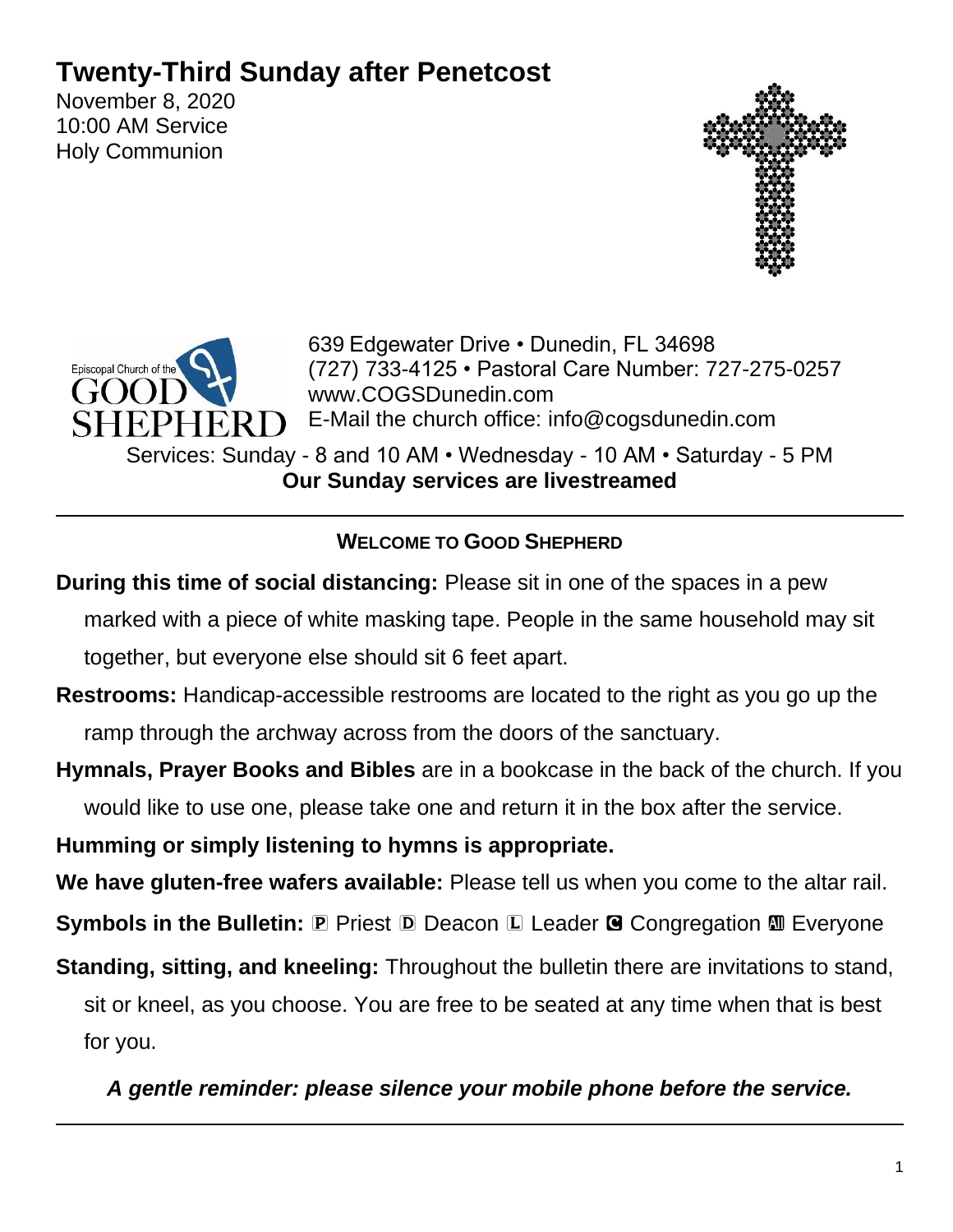#### **GATHERING FOR WORSHIP**

**PRELUDE** *My Soul Longs for Heaven* J. Brahms

**[***Please maintain reverent silence during the prelude.***]**

**WELCOME AND ANNOUNCEMENTS**

[*Please remain seated.*]

**THE OPENING ACCLAMATION** [*Please stand.*]

P Blessed be God: Father, Son, and Holy Spirit.

C **And blessed be God's kingdom, now and for ever. Amen.**

**THE COLLECT FOR PURITY**

a **Almighty God, to you all hearts are open, all desires known, and from you no secrets are hid: Cleanse the thoughts of our hearts by the inspiration of your Holy Spirit, that we may perfectly love you, and worthily magnify your holy Name; through Christ our Lord. Amen.**

| THE GATHERING HYMN              | Rejoice! Rejoice, Believers |
|---------------------------------|-----------------------------|
| IDleana standard when in it all |                             |

**H.** 68 vs. 1,3

[*Please stand when invited.*]

*Rejoice! rejoice, believers, and let your lights appear! The evening is advancing, and darker night is near. The Bridegroom is arising, and soon he will draw nigh; up, watch with expectation! at midnight comes the cry.* 

*Our hope and expectation, O Jesus, now appear; Arise, thou Sun so longed for, above this darkened sphere! With hearts and hands uplifted, we plead, O Lord, to see the day of earth's redemption, and ever be with thee!*

## **THE COLLECT OF THE DAY**

P The Lord be with you.

#### C **And also with you.**

- P Let us pray. . . . O God, whose blessed Son came into the world that he might destroy the works of the devil and make us children of God and heirs of eternal life: Grant that, having this hope, we may purify ourselves as he is pure; that, when he comes again with power and great glory, we may be made like him in his eternal and glorious kingdom; where he lives and reigns with you and the Holy Spirit, one God, for ever and ever.
- C **Amen**.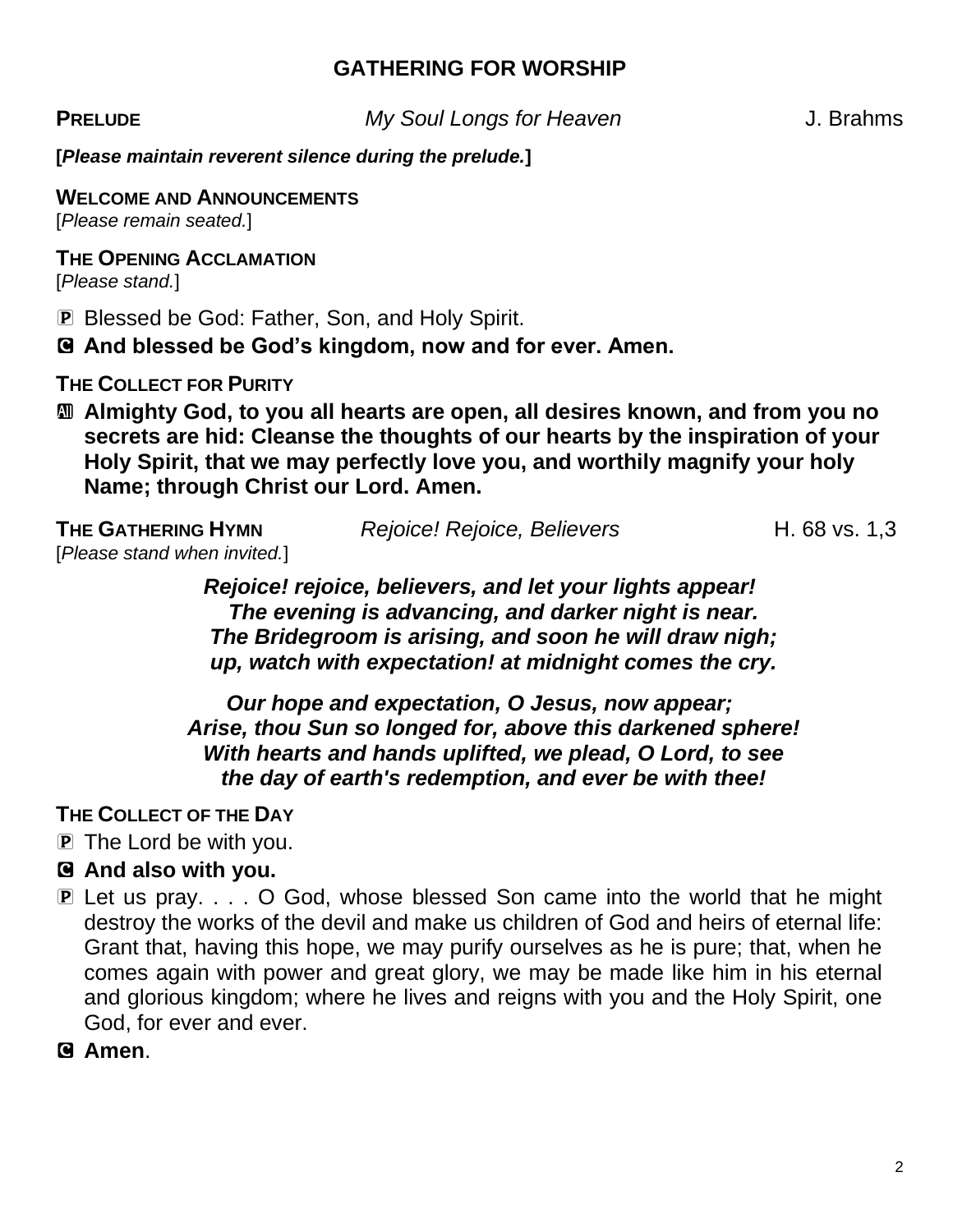#### **THE WORD OF GOD**

**The Readings:** Joshua 24:1-3a,14-25, Psalm 70 Thessalonians 4:13-18, Matthew 25:1-13 [*Please be seated.*]

## **The First Reading:**

L *The First Reading is taken from Joshua, Chapter 24…*

Joshua gathered all the tribes of Israel to Shechem, and summoned the elders, the heads, the judges, and the officers of Israel; and they presented themselves before God. And Joshua said to all the people, "Thus says the Lord, the God of Israel: Long ago your ancestors—Terah and his sons Abraham and Nahor—lived beyond the Euphrates and served other gods. Then I took your father Abraham from beyond the River and led him through all the land of Canaan and made his offspring many.

"Now therefore revere the Lord, and serve him in sincerity and in faithfulness; put away the gods that your ancestors served beyond the River and in Egypt, and serve the Lord. Now if you are unwilling to serve the Lord, choose this day whom you will serve, whether the gods your ancestors served in the region beyond the River or the gods of the Amorites in whose land you are living; but as for me and my household, we will serve the Lord."

Then the people answered, "Far be it from us that we should forsake the Lord to serve other gods; for it is the Lord our God who brought us and our ancestors up from the land of Egypt, out of the house of slavery, and who did those great signs in our sight. He protected us along all the way that we went, and among all the peoples through whom we passed; and the Lord drove out before us all the peoples, the Amorites who lived in the land. Therefore we also will serve the Lord, for he is our God."

But Joshua said to the people, "You cannot serve the Lord, for he is a holy God. He is a jealous God; he will not forgive your transgressions or your sins. If you forsake the Lord and serve foreign gods, then he will turn and do you harm, and consume you, after having done you good." And the people said to Joshua, "No, we will serve the Lord!" Then Joshua said to the people, "You are witnesses against yourselves that you have chosen the Lord, to serve him." And they said, "We are witnesses." He said, "Then put away the foreign gods that are among you, and incline your hearts to the Lord, the God of Israel." The people said to Joshua, "The Lord our God we will serve, and him we will obey." So Joshua made a covenant with the people that day, and made statutes and ordinances for them at Shechem.

L The Word of the Lord.

C **Thanks be to God.**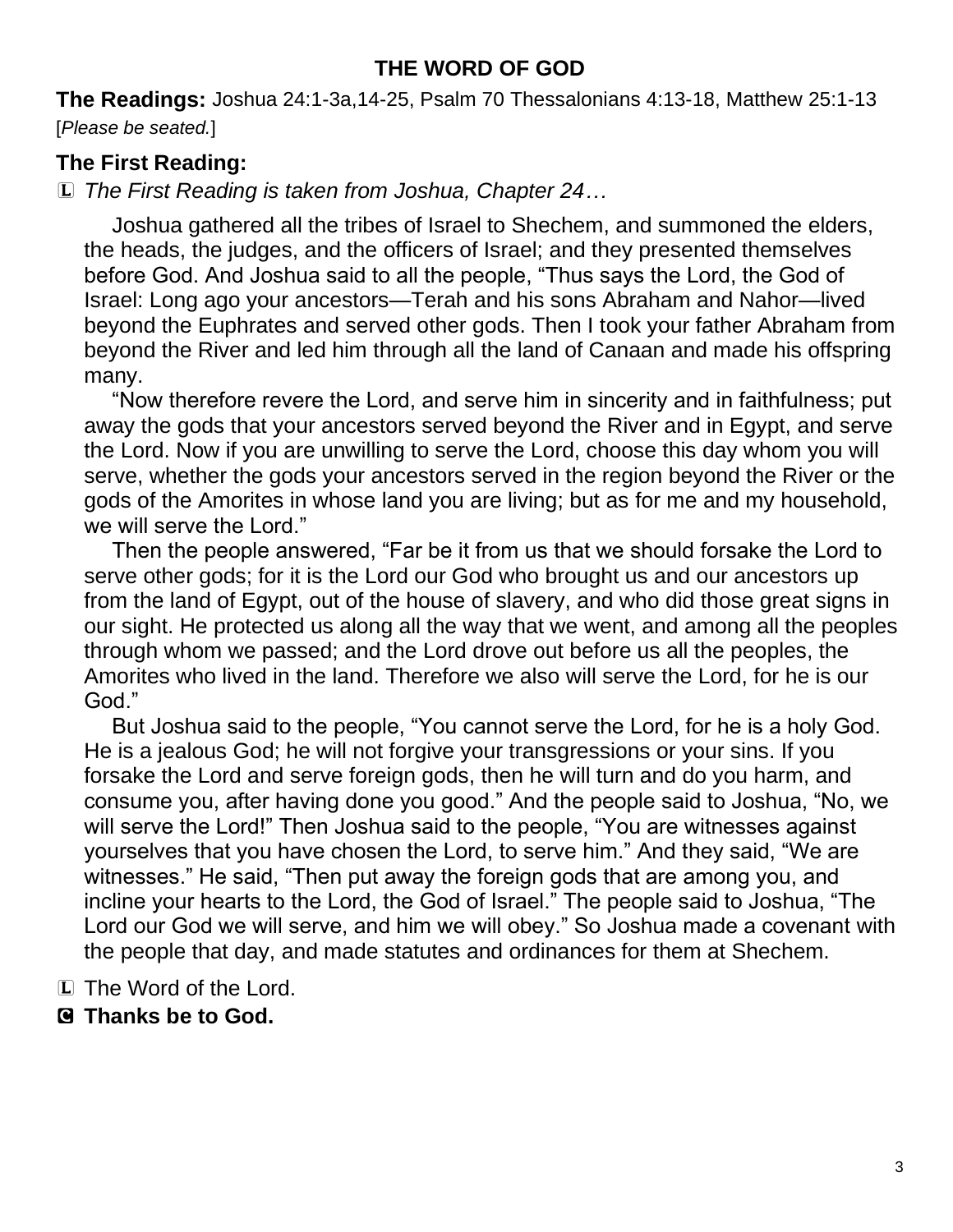[*Please remain seated.*]

*Be pleased, O God, to save my life, Make haste to bring me aid; Let those who seek my life now be Ashamed and most dismayed.*

Let those who find their pleasure now In gloating at my fall *Be soon disgraced and brought to shame And turned back, one and all.*

*Let those who seek you, Lord, be glad And let them all rejoice; Let those who seek your saving grace Praise you with every voice.*

*But I am poor and in great need; Lord, come to me today; My helper and deliverer, O Lord, do not delay.*

# **The Second Reading**

L *The Second Reading is taken from 1 Thessalonians, chapter 4*

We do not want you to be uninformed, brothers and sisters, about those who have died, so that you may not grieve as others do who have no hope. For since we believe that Jesus died and rose again, even so, through Jesus, God will bring with him those who have died. For this we declare to you by the word of the Lord, that we who are alive, who are left until the coming of the Lord, will by no means precede those who have died. For the Lord himself, with a cry of command, with the archangel's call and with the sound of God's trumpet, will descend from heaven, and the dead in Christ will rise first. Then we who are alive, who are left, will be caught up in the clouds together with them to meet the Lord in the air; and so we will be with the Lord forever. Therefore encourage one another with these words.

L The Word of the Lord.

C **Thanks be to God.**

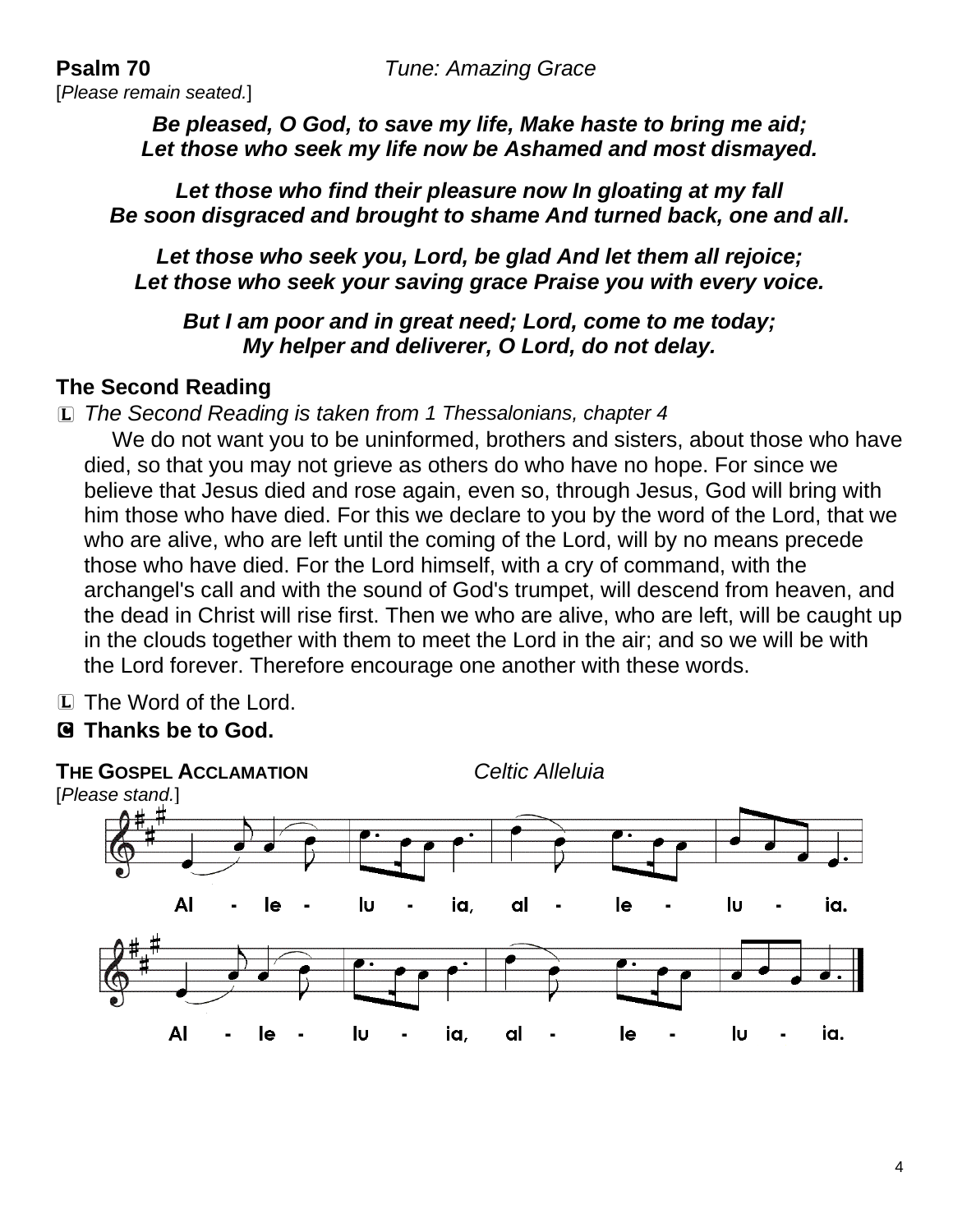# **The Gospel**

- D The Holy Gospel of our Lord Jesus Christ according to Matthew.
- C **Glory to you, Lord Christ.**
- D Jesus said, "Then the kingdom of heaven will be like this. Ten bridesmaids took their lamps and went to meet the bridegroom. Five of them were foolish, and five were wise. When the foolish took their lamps, they took no oil with them; but the wise took flasks of oil with their lamps. As the bridegroom was delayed, all of them became drowsy and slept. But at midnight there was a shout, 'Look! Here is the bridegroom! Come out to meet him.' Then all those bridesmaids got up and trimmed their lamps. The foolish said to the wise, 'Give us some of your oil, for our lamps are going out.' But the wise replied, 'No! there will not be enough for you and for us; you had better go to the dealers and buy some for yourselves.' And while they went to buy it, the bridegroom came, and those who were ready went with him into the wedding banquet; and the door was shut. Later the other bridesmaids came also, saying, 'Lord, Lord, open to us.' But he replied, 'Truly I tell you, I do not know you.' Keep awake therefore, for you know neither the day nor the hour."
- D The Gospel of the Lord.
- C **Praise to you, Lord Christ.**

**THE SERMON** Michael Durning [*Please be seated.*]

## **THE NICENE CREED**

C **We believe in one God, the Father, the Almighty, maker of heaven and earth, of all that is, seen and unseen.** 

**We believe in one Lord, Jesus Christ, the only Son of God, eternally begotten of the Father, God from God, Light from Light, true God from true God, begotten, not made, of one Being with the Father. Through him all things were made. For us and for our salvation he came down from heaven: by the power of the Holy Spirit he became incarnate from the Virgin Mary, and was made man. For our sake he was crucified under Pontius Pilate; he suffered death and was buried. On the third day he rose again in accordance with the Scriptures; he ascended into heaven and is seated at the right hand of the Father. He will come again in glory to judge the living and the dead, and his kingdom will have no end.**

**We believe in the Holy Spirit, the Lord, the giver of life, who proceeds from the Father and the Son. With the Father and the Son he is worshiped and glorified. He has spoken through the Prophets. We believe in one holy catholic and apostolic Church. We acknowledge one baptism for the forgiveness of sins. We look for the resurrection of the dead, and the life of the world to come. Amen.**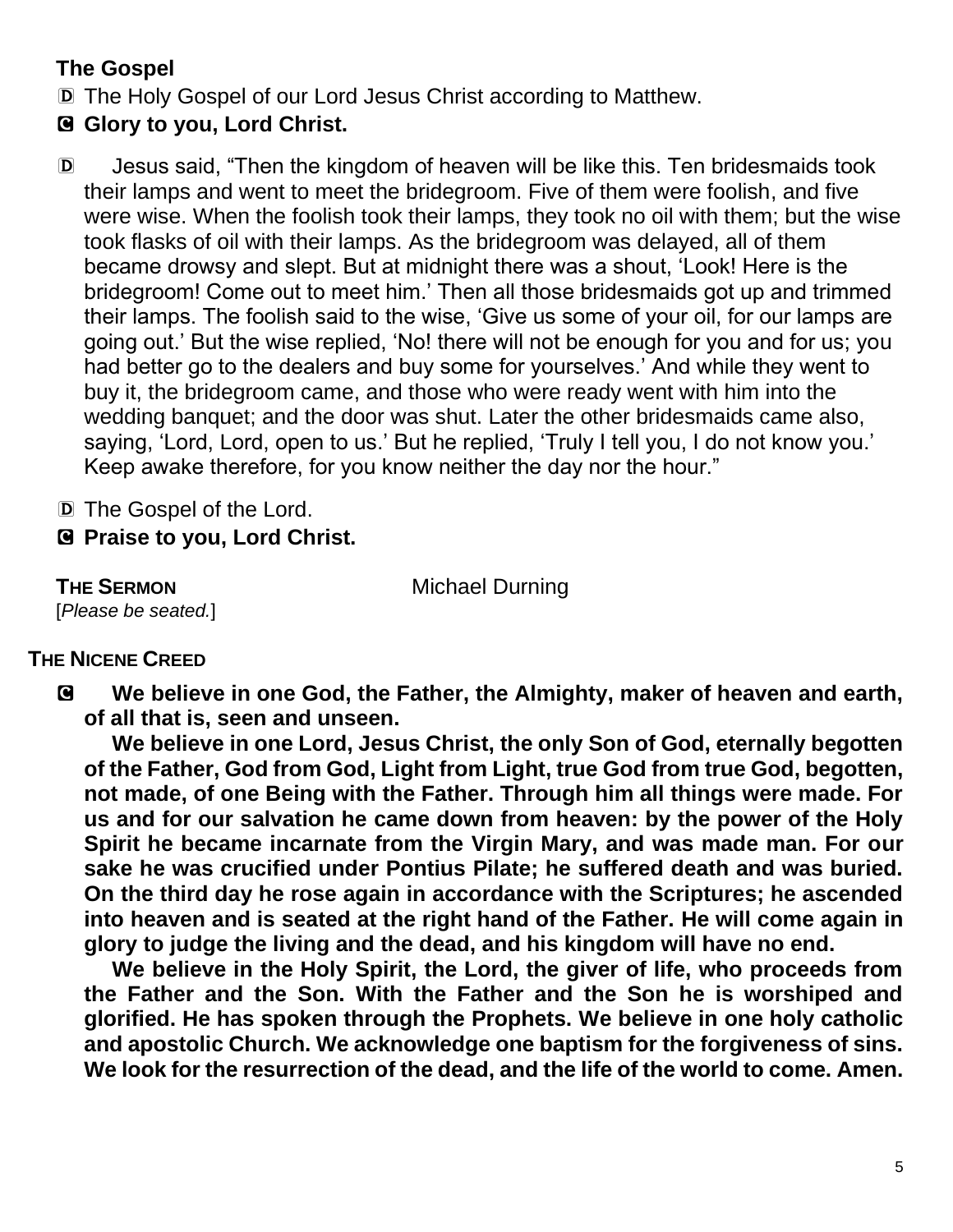# **THE PRAYERS OF THE PEOPLE**

[*Please sit, stand or kneel, as you choose.*]

- D Let us pray for the Church and for the world.
- L Lord, make us instruments of your peace.
- C **Where there is hatred, let us sow love; where there is injury, pardon; where there is discord, union; where there is doubt, faith.**
- L Guide the people of this land, and of all the nations, in the ways of justice and the common good.
- C **Where there is despair, let us sow hope; where there is darkness, light; where there is sadness, joy.**
- L Comfort and heal all those who suffer in body, mind, or spirit [especially . . . read names in notebook], and those we name aloud or in our hearts [leave time . . .]. Help us to be the answers to the prayers of those who cry out to you.
- C **Grant that we may not so much seek to be consoled as to console; to be understood as to understand; to be loved as to love.**
- L Give us a reverence for the earth as your own creation. We give thanks for the flowers given today to the Glory of God We give thanks for the flowers given today to the Glory of God, and for the birthdays this coming week of Jane Morris, Carly Hopwood, Laurie Rennie, Dayana Mosquera, Eileen Golema, Kirk McKenna, Nels Auger, and for those celebrating anniversaries this week, Bethany & Philip Elder, and for all the blessings of this life. Please give thanks for your blessings, silently or aloud. [Leave time.] Give us open hands and hearts.
- C **For it is in giving that we receive; it is in pardoning that we are pardoned.**
- L We commend to your mercy all who have died, [especially . . . read names in notebook], and those we name aloud or in our hearts [leave time . . .], that your will for them may be fulfilled;
- C **For it is in dying that we are born to eternal life. Lord, make us instruments of your peace. Amen.**
- L Empower, O Lord, our Search Committee and Vestry as we pray….
- C **Almighty God, giver of every good gift: Look graciously on our Church, and so guide the minds of those who shall choose a rector for this parish, that we may receive a faithful pastor, who will care for your people and equip us for our ministries; through Jesus Christ our Lord. Amen**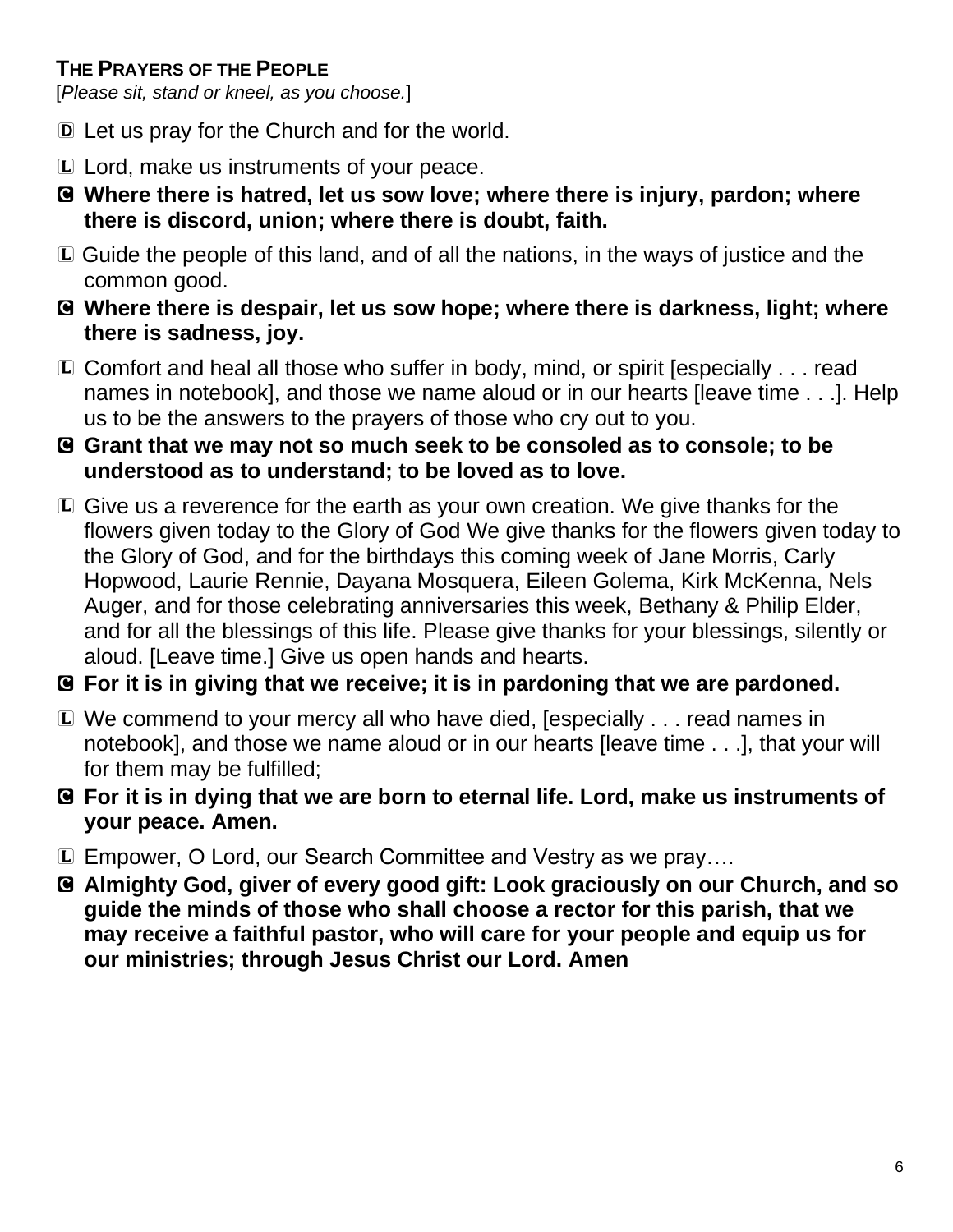## **THE CONFESSION & ABSOLUTION:**

[*Please stand or kneel, as you choose.*]

- D We pray to you also for the forgiveness of our sins. [*Silence is kept.*] Have mercy upon us, . . . .
- C **God of all mercy, we confess that we have sinned against you, opposing your will in our lives. We have denied your goodness in each other, in ourselves, and in the world you have created. We repent of the evil that enslaves us, the evil we have done, and the evil done on our behalf. Forgive, restore, and strengthen us through our Savior Jesus Christ, that we may abide in your love and serve only your will. Amen.**
- P Almighty God have mercy on you, forgive you all your sins through the grace of Jesus Christ, strengthen you in all goodness, and by the power of the Holy Spirit keep you in eternal life.
- C **Amen**.

## **THE GREETING OF PEACE**

[*Please stand. During this time of social distancing, a wave or bow, accompanied by a smile and "the Peace of the Lord be with you," will do nicely.*]

- P The peace of the Lord be always with you.
- C **And also with you.**

## **THE HOLY COMMUNION**

#### **THE OFFERTORY SENTENCE**

- D Through Christ let us continually offer to God the sacrifice of praise, that is, the fruit of lips that acknowledge his Name. But do not neglect to do good and to share what you have, for such sacrifices are pleasing to God.
- [*Please be seated. The offering plates are on stands in the front and the back of the church. If you wish, you may place an offering there.*]

| <b>THE OFFERTORY</b> | My Lord! What a Morning | Julian Guini, tenor |
|----------------------|-------------------------|---------------------|
| [Please be seated.]  |                         |                     |

#### **THE PRESENTATION OF THE OFFERINGS**

[*Please stand when invited by the Deacon.*]

D We gladly present the fruits of our lives to the God who creates us, redeems us and sustains us. May we have the grace to use them to heal God's world.

**THE PRESENTATION HYMN** *Now Thank We All Our God*

*Now thank we all our God, with heart, and hands, and voices, who wondrous things hath done, in whom his world rejoices; who from our mother's arms hath blessed us on our way with countless gifts of love, and still is ours today.*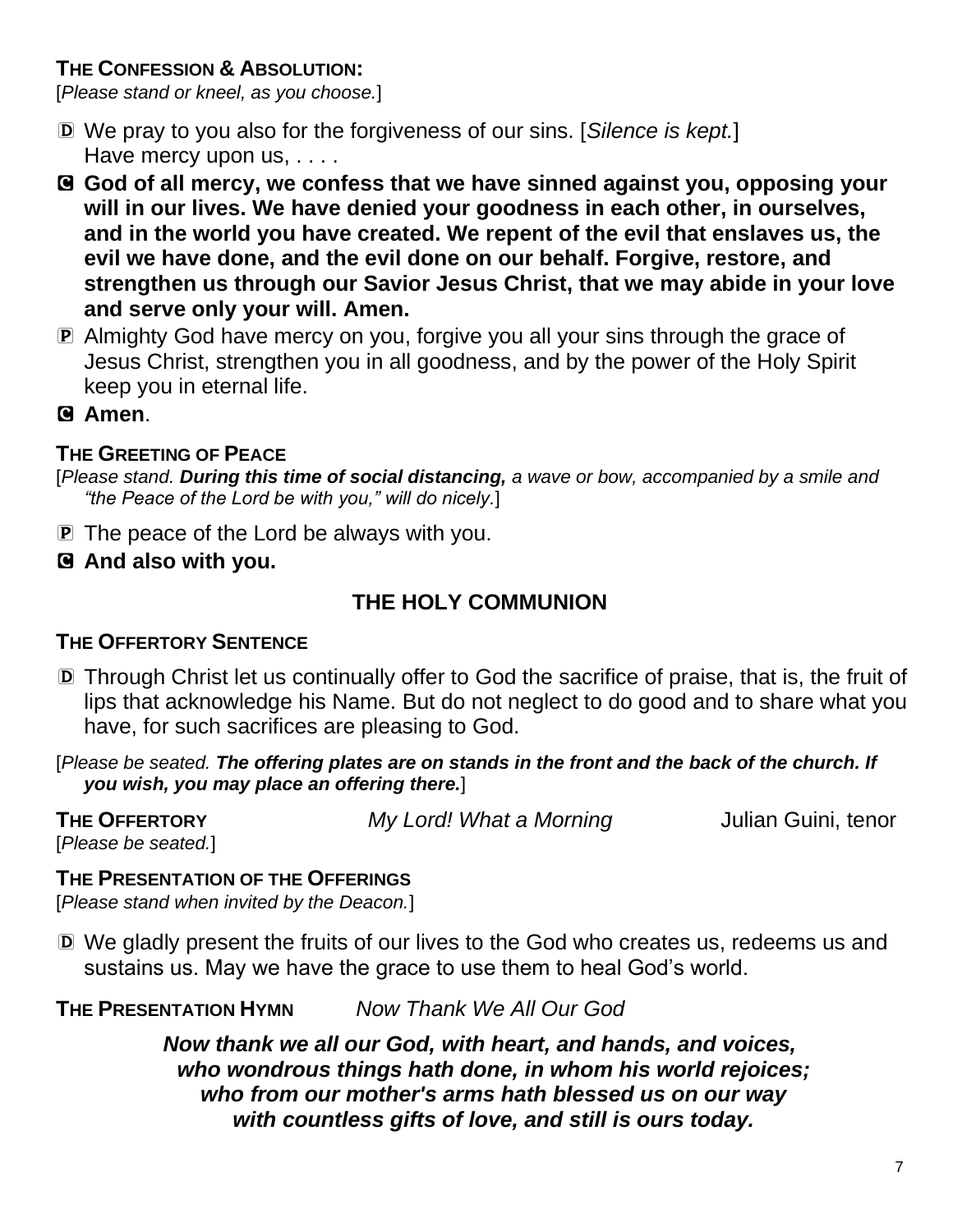# **THE GREAT THANKSGIVING: EUCHARISTIC PRAYER A**

- P The Lord be with you.
- C **And also with you.**
- P Lift up your hearts.
- C **We lift them to the Lord.**
- P Let us give thanks to the Lord our God.
- C **It is right to give our thanks and praise.**
- P It is right, and a good and joyful thing, always and everywhere to give thanks to you, Father Almighty, Creator of heaven and earth. For by water and the Holy Spirit you have made us a new people in Jesus Christ our Lord, to show forth your glory in all the world. Therefore we praise you, joining our voices with Angels and Archangels and with all the company of heaven, who for ever sing this hymn to proclaim the glory of your Name:
- C **Holy, holy, holy Lord, God of power and might, heaven and earth are full of your glory. Hosanna in the highest. Hosanna in the highest. Blessed is he who comes in the name of the Lord. Hosanna in the highest. Hosanna in the highest.**

[*Please stand or kneel, as you choose.*]

- P Holy and gracious Father: In your infinite love you made us for yourself; and, when we had fallen into sin and become subject to evil and death, you, in your mercy, sent Jesus Christ, your only and eternal Son, to share our human nature, to live and die as one of us, to reconcile us to you, the God and Father of all. He stretched out his arms upon the cross, and offered himself in obedience to your will, a perfect sacrifice for the whole world.
- P On the night he was handed over to suffering and death, our Lord Jesus Christ took bread; and when he had given thanks to you, he broke it, and gave it to his disciples, and said, "Take, eat: This is my Body, which is given for you. Do this for the remembrance of me."
- P After supper he took the cup of wine; and when he had given thanks, he gave it to them, and said, "Drink this, all of you: This is my Blood of the new Covenant, which is shed for you and for many for the forgiveness of sins. Whenever you drink it, do this for the remembrance of me."
- P Therefore we proclaim the mystery of faith:
- C **Christ has died. Christ is risen. Christ will come again.**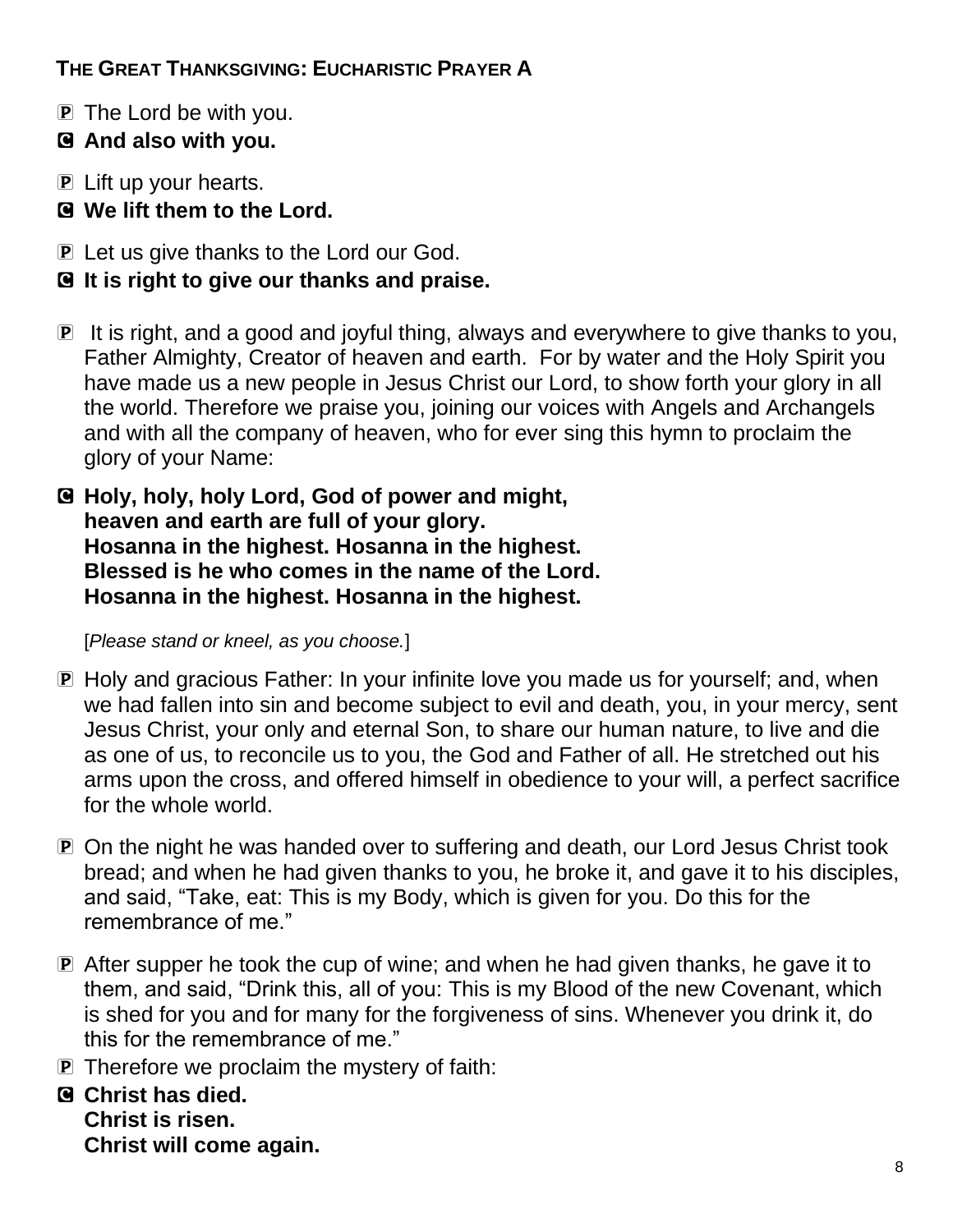- P We celebrate the memorial of our redemption, O Father, in this sacrifice of praise and thanksgiving. Recalling his death, resurrection, and ascension, we offer you these gifts. Sanctify them by your Holy Spirit to be for your people the Body and Blood of your Son, the holy food and drink of new and unending life in him. Sanctify us also that we may faithfully receive this holy Sacrament, and serve you in unity, constancy, and peace; and at the last day bring us with all your saints into the joy of your eternal kingdom.
- P All this we ask through your Son Jesus Christ. By him, and with him, and in him, in the unity of the Holy Spirit all honor and glory is yours, Almighty Father, now and for ever.



## **THE LORD'S PRAYER**

- P And now as our Savior Christ has taught us, we are bold to say,
- a **Our Father, who art in heaven, hallowed be thy Name, thy kingdom come, thy will be done, on earth as it is in heaven. Give us this day our daily bread. And forgive us our trespasses, as we forgive those who trespass against us. And lead us not into temptation, but deliver us from evil. For thine is the kingdom, and the power, and the glory, for ever and ever. Amen.**

#### **THE BREAKING OF THE BREAD**

- P Be known to us, Lord Jesus, in the breaking of the Break.
- C **We come with joy to meet our Lord.**
- P The Gifts of God for the People of God. Take them in remembrance that Christ died for you, and feed on him in your hearts by faith, with thanksgiving. [*Please be seated.*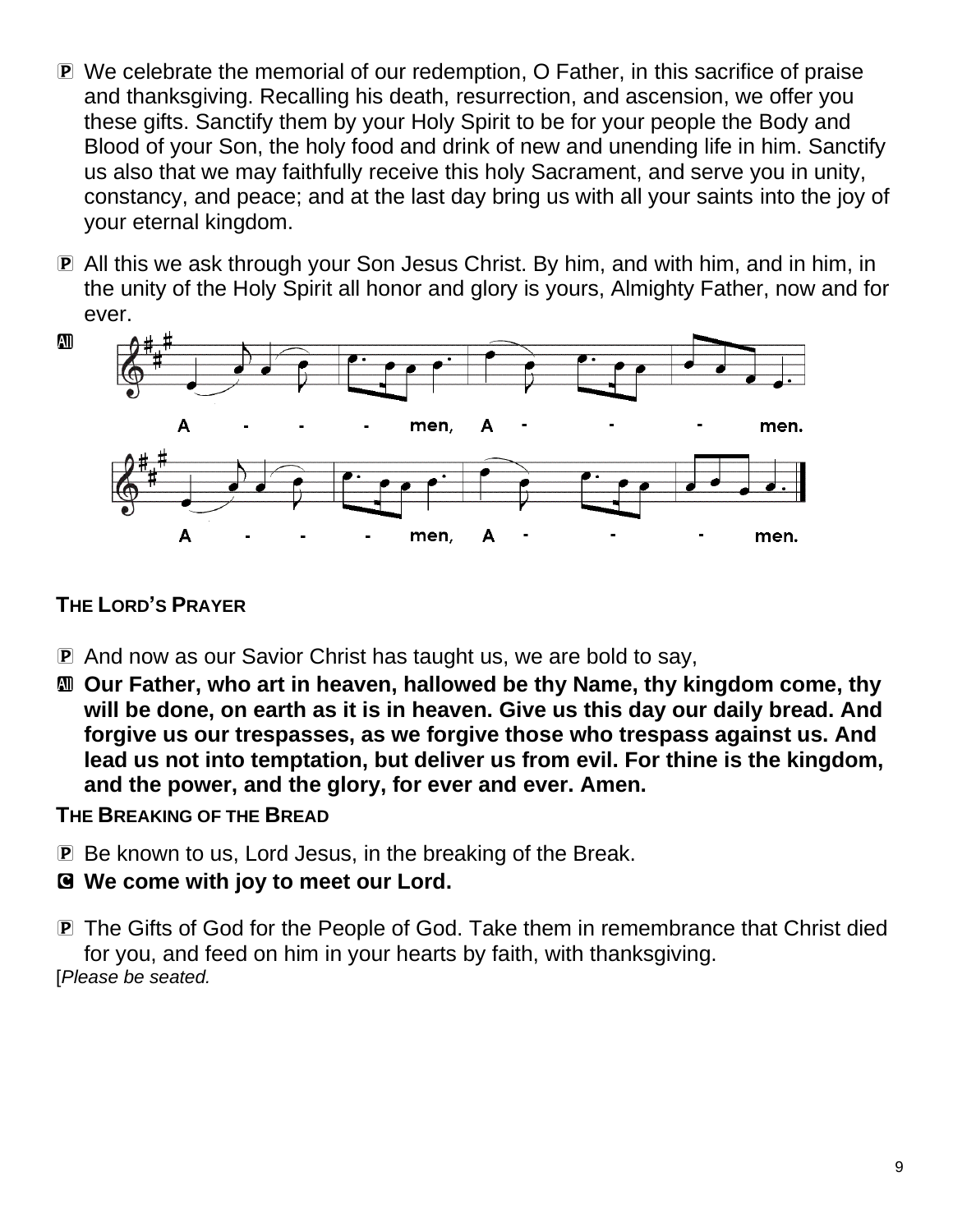[**PLEASE FOLLOW THESE NEW PROCEDURES:** *To ensure social distancing, please go forward to receive Holy Communion one at a time, following the directions of the usher, who will let you know when it's your turn. Two people will stand in front of the altar to distribute the consecrated wafers. Please keep your mask on, receive the wafer, and return to your seat by the side aisle. After returning to your seat, you may remove your mask to consume your wafer.*]

*Come, my Way, my Truth, my Life: such a way as gives us breath; such a truth as ends all strife; such a life as killeth death.*

*Come, my Light, my Feast, my Strength: such a light as shows a feast; such a feast as mends in length; such a strength as makes his guest.*

*Come, my Joy, my Love, my Heart: such a joy as none can move; such a love as none can part; such a heart as joys in love.*

#### **THE PRAYER AFTER COMMUNION**

[*Please kneel or stand, as you choose.*]

- P Let us pray…
- C **Loving God, we give you thanks for restoring us in your image and nourishing us with spiritual food in the Sacrament of Christ's Body and Blood. Now send us forth a people, forgiven, healed, renewed; that we may proclaim your love to the world and continue in the risen life of Christ our Savior. Amen.**

## **THE BLESSING**

[*Please stand.*]

P Go out into the world in peace. Have courage! Hold fast to what is good. Return no one evil for evil. Strengthen the faint-hearted, support the weak, help the suffering. Honor all people. Love and serve the Lord your God, rejoicing in the power of the Holy Spirit. The Blessing of our Triune God, God the Father, God the Son, and God the Holy Spirit, be with you and remain with you now and forever.

## C **Amen.**

**THE SENDING HYMN** *Lift Up Your Heads* **H. 436 vs. 1,2** 

*Lift up your heads, ye mighty gates; behold, the King of glory waits! The King of kings is drawing near; the Savior of the world is here.*

*O blest the land, the city blest, where Christ the ruler is confessed! O happy hearts and happy homes to whom this King of triumph comes!*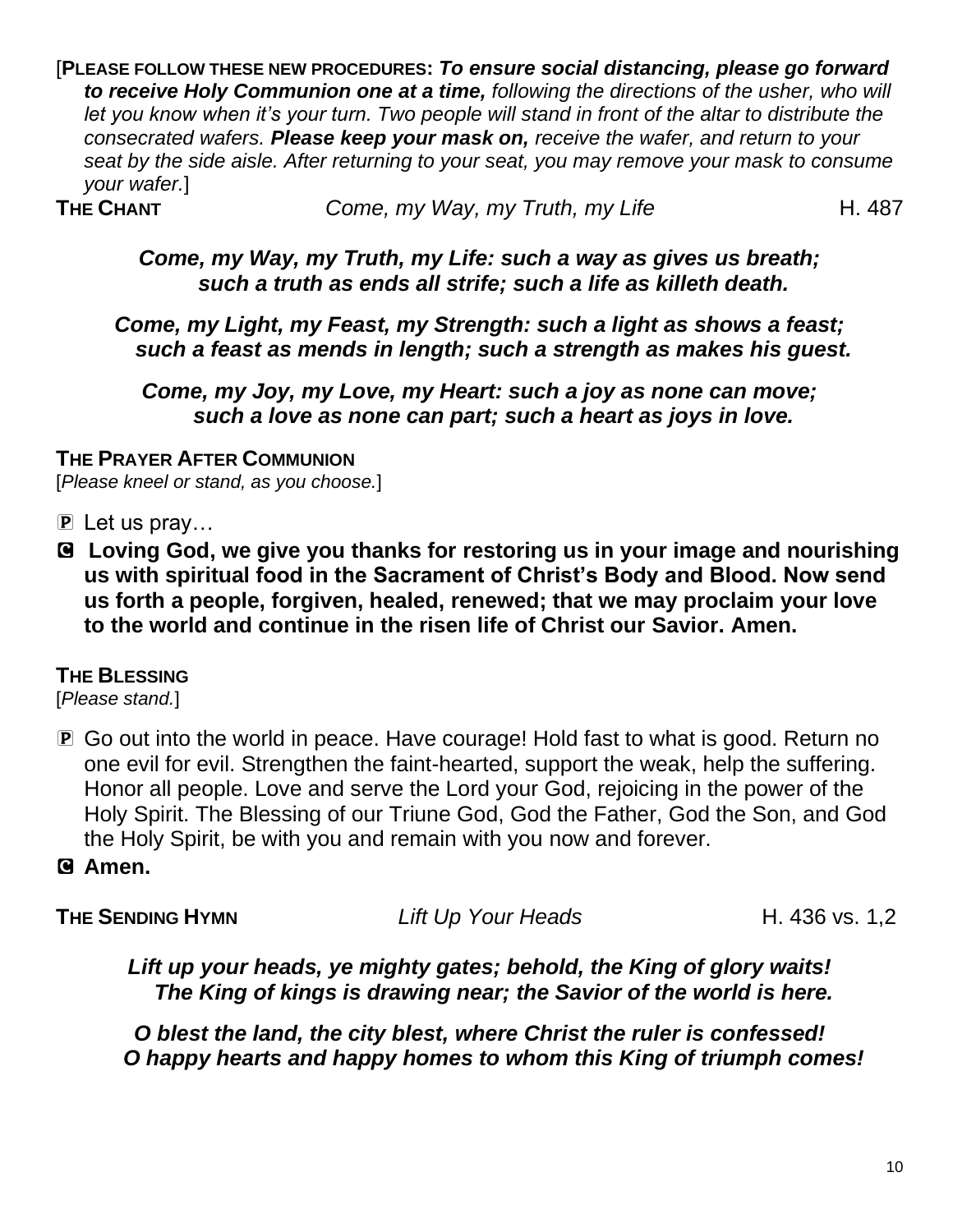**THE DISMISSAL**  D Let us go forth in the name of Christ. C **Thanks be to God!** 

**THE POSTLUDE** *Lift Up Your Heads* S. Bingham